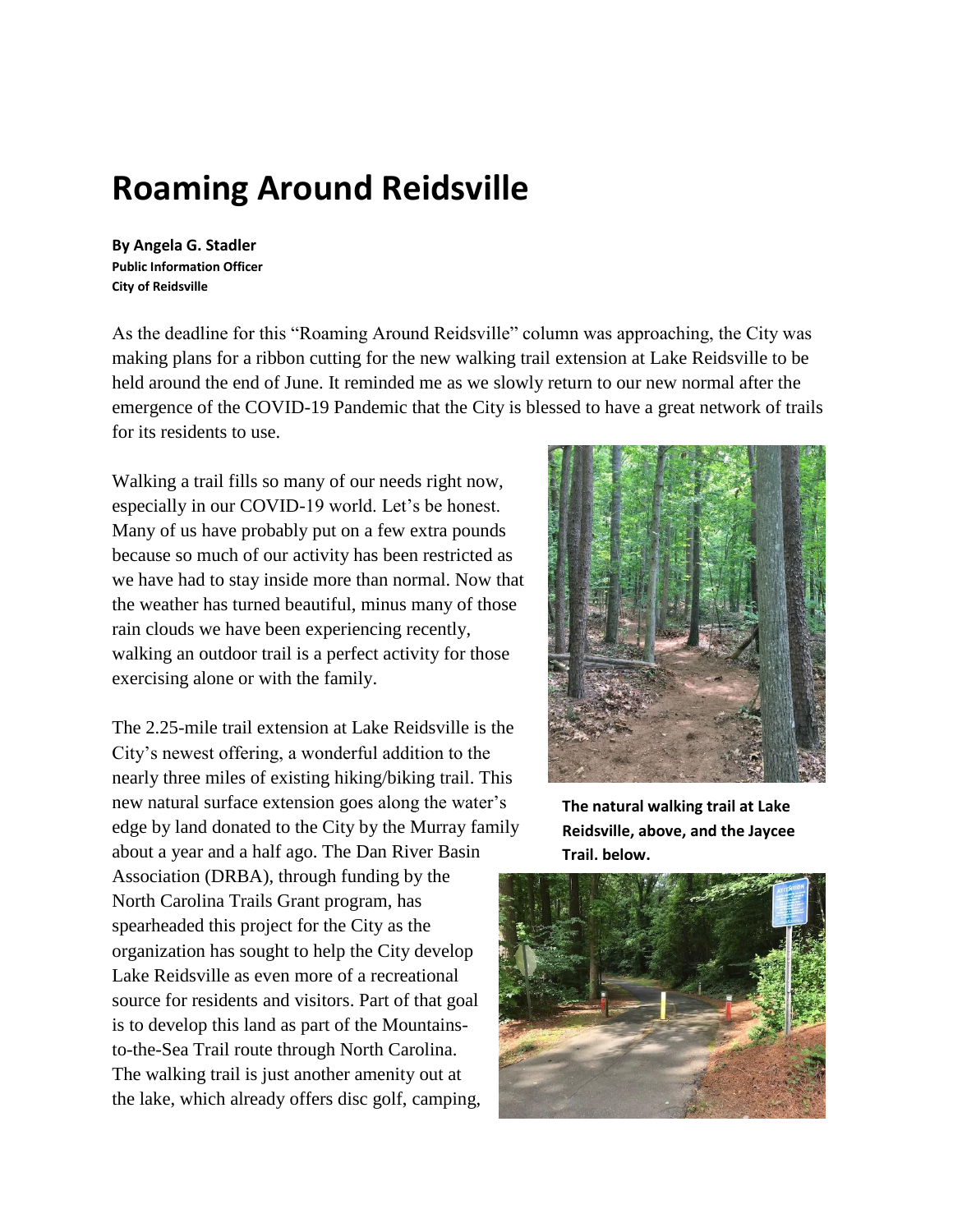boating and picnic areas. And while you're out there, Lake Reidsville is located on the North Carolina Birding Trail so be on the lookout for some of the beautiful bird life to be found on the 750-acre park & lake property.

But you don't have to go to Lake Reidsville to enjoy a good walking trail. In the heart of the City you will find two trails – Jaycee Park and Sherwood. The Jaycee Park Trail is 1.3 miles long and connects Reidsville Middle School and Reidsville High School with the Jaycee Park recreational area. The Jaycee Trail Extension takes you a little farther to lower Jaycee Park located on South Scales Street. Another neighborhood gem is the .78-mile Sherwood Trail that connects Courtland Park to Sherwood Drive.

And if you are looking for more than just exercise and hanging out with nature, you might be interested in the walking tour created by the City's Historic Preservation Commission that highlights historical buildings in Reidsville. Three different tours are included in the informational brochure that is available online on the City's website, reidsvillenc.gov, or at Reidsville City Hall, 230 West Morehead Street.

The "Roam Reidsville" walking (and maybe a little bit of driving) tour showcases historical buildings and attractions in the downtown area. You can use your cell phone to download the QR Code app and learn more about the various sites on the tour. They include Reidsville City Hall, the Municipal Building/Police Department, the Reidsville Branch of the Rockingham County Public Library, the "Budding Future" sculpture, American Tobacco Company, Kelly's Way, the Rockingham Theatre, Mural Park, Market Square/Meet Me at the Square, The Penn House and RCARE/Senior Center. The "Roam Reidsville" informational cards are available at Reidsville City Hall or online, again at reidsvillenc.gov. Look under Planning a Visit on the website and then "Roaming Reidsville" to learn more about all of these tours.

And back in May, we talked about in this column all of the beautiful artwork that can be found throughout the downtown area, which makes for a wonderful walking/driving art tour as well. You can go to riseupreidsville.com and click on Team Reidsville to find information on the Downtown Reidsville Art Tour.

A few other items ….

## **Independence Day Celebration.**

Don't forget! The Reidsville Parks & Recreation Department will hold a fireworks only celebration this year for Independence Day. Usually held at Lake Reidsville, this year the fireworks will be launched from Jaycee Ballpark beginning around 9:30 p.m. on Friday, July 3, 2020. You won't be able to get into the ballpark, which will be closed to ensure safety during the